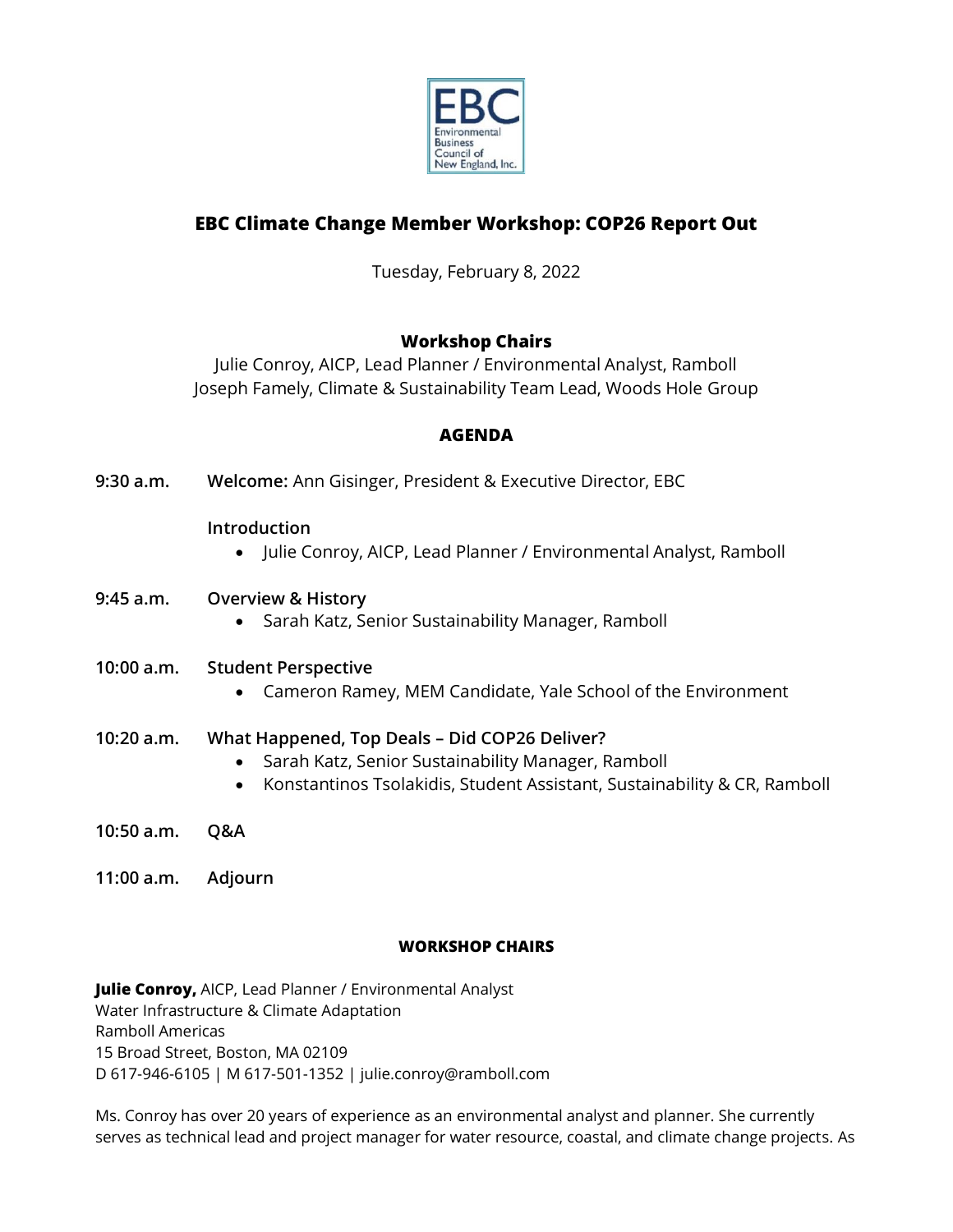a Massachusetts Municipal Vulnerability Preparedness Service Provider, she works with municipalities to develop and implement climate adaptation and mitigation plans. Ms. Conroy has expertise in coastal ecology, integrated water management, and nature-based resiliency solutions. Ms. Conroy has been recognized for a contemporaneous approach to formulating nature-based resilience solutions and innovative structural infrastructure designs. She is a trained facilitator and is skilled in the translation of scientific and technical findings to a wide range of audiences. Her specialty areas include the preparation of coastal ecological assessments, working with dynamic climate models to evaluate vulnerabilities, and preparing realistic action plans for climate resilience. She is also skilled in both the preparation of regulations relative to environmental protection and permitting for complex infrastructure and land use projects.

**Joseph Famely,** Climate & Sustainability Team Lead

Woods Hole Group 107 Waterhouse Road, Bourne, MA 02532 508-495-6220 | M 617-283-9310 | jfamely@woodsholegroup.com

Joe Famely leads the Climate & Sustainability Team at Woods Hole Group. Focused on environmental and sustainability planning, he has expertise in assessing climate change vulnerability and risk for infrastructure and natural resources, and developing adaptation and resiliency plans for communities and organizations. In addition to numerous sea level rise and storm surge vulnerability assessments in the New England region, he has developed customized greenhouse gas assessment tools to help organizations benchmark and track their carbon footprints and prepare sustainability reports, and led strategic land use planning projects.

Joe's background in ecological risk assessment, urban ecology, and environmental design brings a systems-thinking approach to projects and facilitates collaboration with engineering and design professionals, as well as with clients and stakeholders.

Joe holds a B.A. from Bowdoin College, and a M.E.M. in Urban Ecology and Environmental Design from the Yale School of the Environment. He is also a certified provider in the MA EOEEA Municipal Vulnerability Preparedness (MVP) Program.

#### **SPEAKERS**

**Sarah Katz,** Senior Sustainability Manager Ramboll Group 53 Hannemanns Alle, 2300-S, Copenhagen, Denmark +45 51 61 83 23 | saka@ramboll.dk

Ms Katz has been working with sustainable development for nearly 20 years, bridging between deep environmental, social and economic insights tied to the global green transition and how to communicate and operationalize them for companies, countries and regions. Based in South East Asia for ten years from 2001 – 2011, she consulted for international organisations such as the UN, and Asian Development Bank. Since 2014, she has been contributing to positioning Ramboll within the global sustainability agenda and works across all Rambolls focus markets (Buildings, Transport, Environment & Health, Water, Energy, Architecture & Landscape, and Management Consulting) to put sustainability first in everything we do as a company, and through our solutions. She has participated in several COPs and was at COP26 as member of the Danish business delegation.